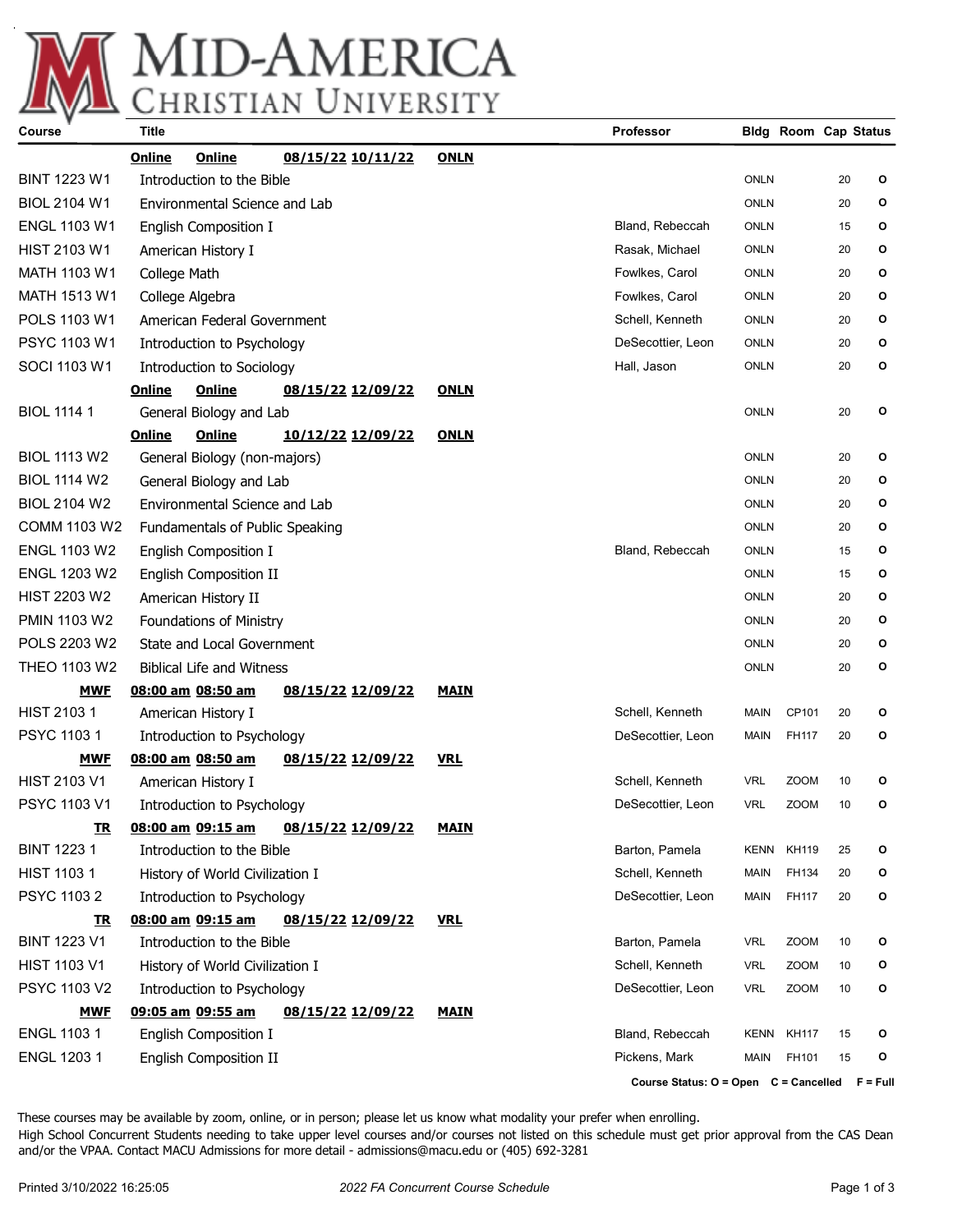

## MID-AMERICA

| Course              | <b>Title</b>                                                  |                                                               |             | <b>Professor</b>                               |             | <b>Bldg Room Cap Status</b> |    |   |
|---------------------|---------------------------------------------------------------|---------------------------------------------------------------|-------------|------------------------------------------------|-------------|-----------------------------|----|---|
| <b>MWF</b>          | 09:05 am 09:55 am                                             | 08/15/22 12/09/22                                             | <b>MAIN</b> |                                                |             |                             |    |   |
| <b>HIST 21032</b>   | American History I                                            |                                                               |             | Schell, Kenneth                                | KENN        | KH112                       | 20 | o |
| MATH 2114 1         | Calculus I and Analytic Geometry                              |                                                               |             | Fowlkes, Carol                                 | MAIN        | FH112                       | 10 | o |
| <b>THEO 1103 1</b>  | <b>Biblical Life and Witness</b>                              |                                                               |             | Key, Justin                                    | <b>MAIN</b> | FH103                       | 25 | o |
| <b>MWF</b>          | 09:05 am 09:55 am                                             | 08/15/22 12/09/22                                             | <b>VRL</b>  |                                                |             |                             |    |   |
| <b>ENGL 1103 V1</b> | English Composition I                                         |                                                               |             | Bland, Rebeccah                                | <b>VRL</b>  | <b>ZOOM</b>                 | 5  | О |
| ENGL 1203 V1        | <b>English Composition II</b>                                 |                                                               |             | Pickens, Mark                                  | <b>VRL</b>  | <b>ZOOM</b>                 | 5  | О |
| <b>HIST 2103 V2</b> | American History I                                            |                                                               |             | Schell, Kenneth                                | <b>VRL</b>  | <b>ZOOM</b>                 | 10 | o |
| <b>MATH 2114 V1</b> | Calculus I and Analytic Geometry                              |                                                               |             | Fowlkes, Carol                                 | <b>VRL</b>  | <b>ZOOM</b>                 | 5  | О |
| THEO 1103 V1        | <b>Biblical Life and Witness</b>                              |                                                               |             | Key, Justin                                    | <b>VRL</b>  | <b>ZOOM</b>                 | 10 | o |
| <u>TR</u>           | 09:30 am 10:45 am                                             | 08/15/22 12/09/22                                             | <b>MAIN</b> |                                                |             |                             |    |   |
| <b>BINT 12232</b>   | Introduction to the Bible                                     |                                                               |             | Barton, Pamela                                 | MAIN        | CP101                       | 25 | o |
| COMM 1103 3         | Fundamentals of Public Speaking                               |                                                               |             | Patterson, Tracy                               | MAIN        | FH102                       | 20 | О |
| <b>ENGL 11034</b>   | English Composition I                                         |                                                               |             |                                                | <b>KENN</b> | <b>KH117</b>                | 15 | o |
| MATH 1513 1         | College Algebra                                               |                                                               |             | Dukes, Allen                                   | MAIN        | FH106                       | 20 | О |
| THEO 1103 2         | <b>Biblical Life and Witness</b>                              |                                                               |             | Hurdman, Michael                               | <b>KENN</b> | <b>KH119</b>                | 25 | o |
| TR                  | 09:30 am 10:45 am                                             | 08/15/22 12/09/22                                             | <b>VRL</b>  |                                                |             |                             |    |   |
| <b>BINT 1223 V2</b> | Introduction to the Bible                                     |                                                               |             | Barton, Pamela                                 | <b>VRL</b>  | <b>ZOOM</b>                 | 10 | o |
| <b>COMM 1103 V3</b> | Fundamentals of Public Speaking                               |                                                               |             | Patterson, Tracy                               | <b>VRL</b>  | <b>ZOOM</b>                 | 10 | o |
| ENGL 1103 V4        | English Composition I                                         |                                                               |             |                                                | <b>VRL</b>  | <b>ZOOM</b>                 | 5  | o |
| <b>MATH 1513 V1</b> | College Algebra                                               |                                                               |             | Dukes, Allen                                   | <b>VRL</b>  | <b>ZOOM</b>                 | 10 | О |
| THEO 1103 V2        | <b>Biblical Life and Witness</b>                              |                                                               |             | Hurdman, Michael                               | <b>VRL</b>  | <b>ZOOM</b>                 | 10 | О |
| <u>TR</u>           | 11:00 am 12:15 pm                                             | 08/15/22 12/09/22                                             | <b>MAIN</b> |                                                |             |                             |    |   |
| <b>BINT 12233</b>   | Introduction to the Bible                                     |                                                               |             | Hurdman, Michael                               | MAIN        | CP101                       | 25 | О |
| COMM 1103 1         | Fundamentals of Public Speaking                               |                                                               |             |                                                |             |                             | 20 | o |
| <b>ENGL 11033</b>   | English Composition I                                         |                                                               |             | Bland, Rebeccah                                | <b>KENN</b> | KH112                       | 15 | o |
| ENGL 2303 1         | World Literature Survey: The Ancient World to the Renaissance |                                                               |             | Harris, Mark                                   | MAIN        | FH130                       | 20 | o |
| MATH 1103 1         | College Math                                                  |                                                               |             | Dukes, Allen                                   | MAIN        | CP102                       | 20 | o |
| <b>PMIN 11031</b>   | Foundations of Ministry                                       |                                                               |             | Sanders, Michael                               | MAIN        | FH103                       | 15 | o |
| <u>TR</u>           | 11:00 am 12:15 pm                                             | 08/15/22 12/09/22                                             | <u>VRL</u>  |                                                |             |                             |    |   |
| <b>BINT 1223 V3</b> | Introduction to the Bible                                     |                                                               |             | Hurdman, Michael                               | <b>VRL</b>  | <b>ZOOM</b>                 | 10 | О |
| COMM 1103 V1        | Fundamentals of Public Speaking                               |                                                               |             | Castleberry, Garret                            | <b>VRL</b>  | <b>ZOOM</b>                 | 10 | О |
| <b>ENGL 1103 V3</b> | English Composition I                                         |                                                               |             | Bland, Rebeccah                                | <b>VRL</b>  | ZOOM                        | 5  | О |
| ENGL 2303 V1        |                                                               | World Literature Survey: The Ancient World to the Renaissance |             | Harris, Mark                                   | <b>VRL</b>  | <b>ZOOM</b>                 | 10 | О |
| MATH 1103 V1        | College Math                                                  |                                                               |             | Dukes, Allen                                   | <b>VRL</b>  | <b>ZOOM</b>                 | 10 | О |
| PMIN 1103 V1        | <b>Foundations of Ministry</b>                                |                                                               |             | Sanders, Michael                               | <b>VRL</b>  | <b>ZOOM</b>                 | 5  | О |
| <u>MWF</u>          | 11:20 am 12:10 pm                                             | <u>08/15/22 12/09/22</u>                                      | <b>MAIN</b> |                                                |             |                             |    |   |
| <b>ENGL 11032</b>   | English Composition I                                         |                                                               |             | Bland, Rebeccah                                | KENN        | KH117                       | 15 | o |
| <b>ENGL 12032</b>   | English Composition II                                        |                                                               |             | Pickens, Mark                                  | <b>MAIN</b> | FH117                       | 15 | O |
| POLS 1103 1         | American Federal Government                                   |                                                               |             | Schell, Kenneth                                | MAIN        | CHAPL                       | 20 | O |
|                     |                                                               |                                                               |             | Course Status: O = Open C = Cancelled F = Full |             |                             |    |   |

These courses may be available by zoom, online, or in person; please let us know what modality your prefer when enrolling. High School Concurrent Students needing to take upper level courses and/or courses not listed on this schedule must get prior approval from the CAS Dean and/or the VPAA. Contact MACU Admissions for more detail - admissions@macu.edu or (405) 692-3281